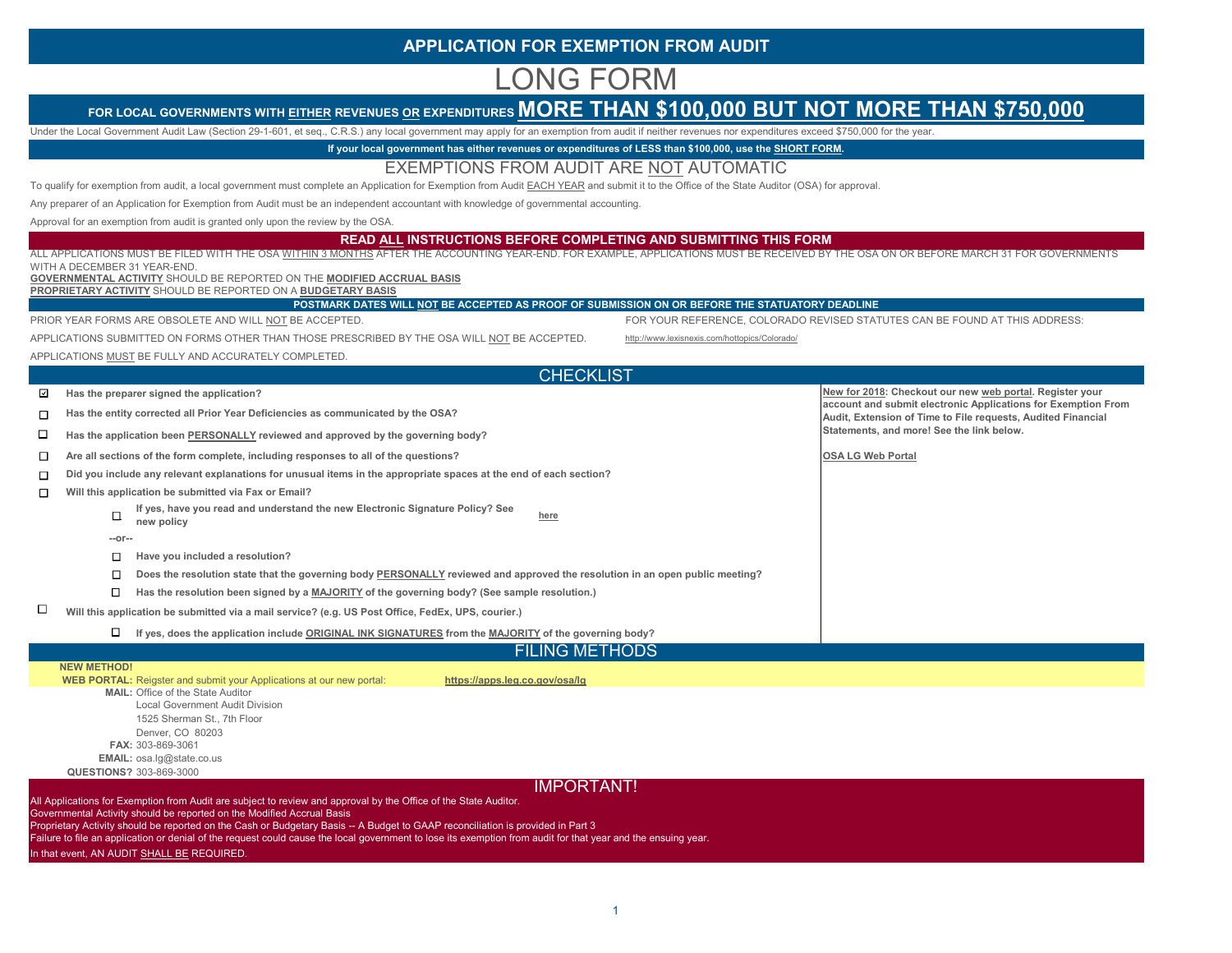|                                      | <b>APPLICATION FOR EXEMPTION FROM AUDIT</b>                                                                                                                                                                                    |                                  |           |                       |
|--------------------------------------|--------------------------------------------------------------------------------------------------------------------------------------------------------------------------------------------------------------------------------|----------------------------------|-----------|-----------------------|
|                                      |                                                                                                                                                                                                                                | _ONG FORM                        |           |                       |
| <b>NAME OF GOVERNMENT</b>            | Hygiene Fire Protection District                                                                                                                                                                                               |                                  |           | For the Year Ended    |
| <b>ADDRESS</b>                       | 7523 Hygiene Road, PO Box 83                                                                                                                                                                                                   |                                  |           | 12/31/2018            |
|                                      | Hygiene, Colorado 80533                                                                                                                                                                                                        |                                  |           | or fiscal year ended: |
| <b>CONTACT PERSON</b>                | <b>Molly Baldrige</b>                                                                                                                                                                                                          |                                  |           |                       |
| <b>PHONE</b>                         | 303.776.2950                                                                                                                                                                                                                   |                                  |           |                       |
| <b>EMAIL</b>                         | mollytb@comcast.net                                                                                                                                                                                                            |                                  |           |                       |
| <b>FAX</b>                           |                                                                                                                                                                                                                                |                                  |           |                       |
|                                      |                                                                                                                                                                                                                                | <b>CERTIFICATION OF PREPARER</b> |           |                       |
|                                      | I certify that I am an independent accountant with knowledge of governmental accounting and that the information in the Application is complete and accurate to the best of my knowledge. I am aware that the Audit Law requir |                                  |           |                       |
|                                      | independent of the entity complete the application if revenues or expenditure are at least \$100,000 but not more than \$750,000, and that independent means someone who is separate from the entity.                          |                                  |           |                       |
| NAME:                                | Christine A. Reeves                                                                                                                                                                                                            |                                  |           |                       |
| <b>TITLE</b>                         | Auditor                                                                                                                                                                                                                        |                                  |           |                       |
| FIRM NAME (if applicable)            | John Cutler and Associates, LLC                                                                                                                                                                                                |                                  |           |                       |
| <b>ADDRESS</b>                       | 600 17th Street, Suite 2800 South, Denver, Colorado 80202                                                                                                                                                                      |                                  |           |                       |
| <b>PHONE</b>                         | 303.634.2259                                                                                                                                                                                                                   |                                  |           |                       |
| <b>DATE PREPARED</b>                 | 3/11/2019                                                                                                                                                                                                                      |                                  |           |                       |
| <b>RELATIONSHIP TO ENTITY</b>        | <b>Independent Accountant</b>                                                                                                                                                                                                  |                                  |           |                       |
| <b>PREPARER (SIGNATURE REQUIRED)</b> |                                                                                                                                                                                                                                |                                  |           |                       |
|                                      |                                                                                                                                                                                                                                |                                  |           |                       |
|                                      | Has the entity filed for, or has the district filed, a Title 32, Article 1 Special District Notice of Inactive                                                                                                                 | <b>YES</b>                       | <b>NO</b> |                       |

 $\Box$ 

 $\overline{\phantom{a}}$ 

**If Yes, date filed:**

**Status during the year? [Applicable to Title 32 special districts only, pursuant to Sections 32-1-103 (9.3)** 

**and 32-1-104 (3), C.R.S.]**

2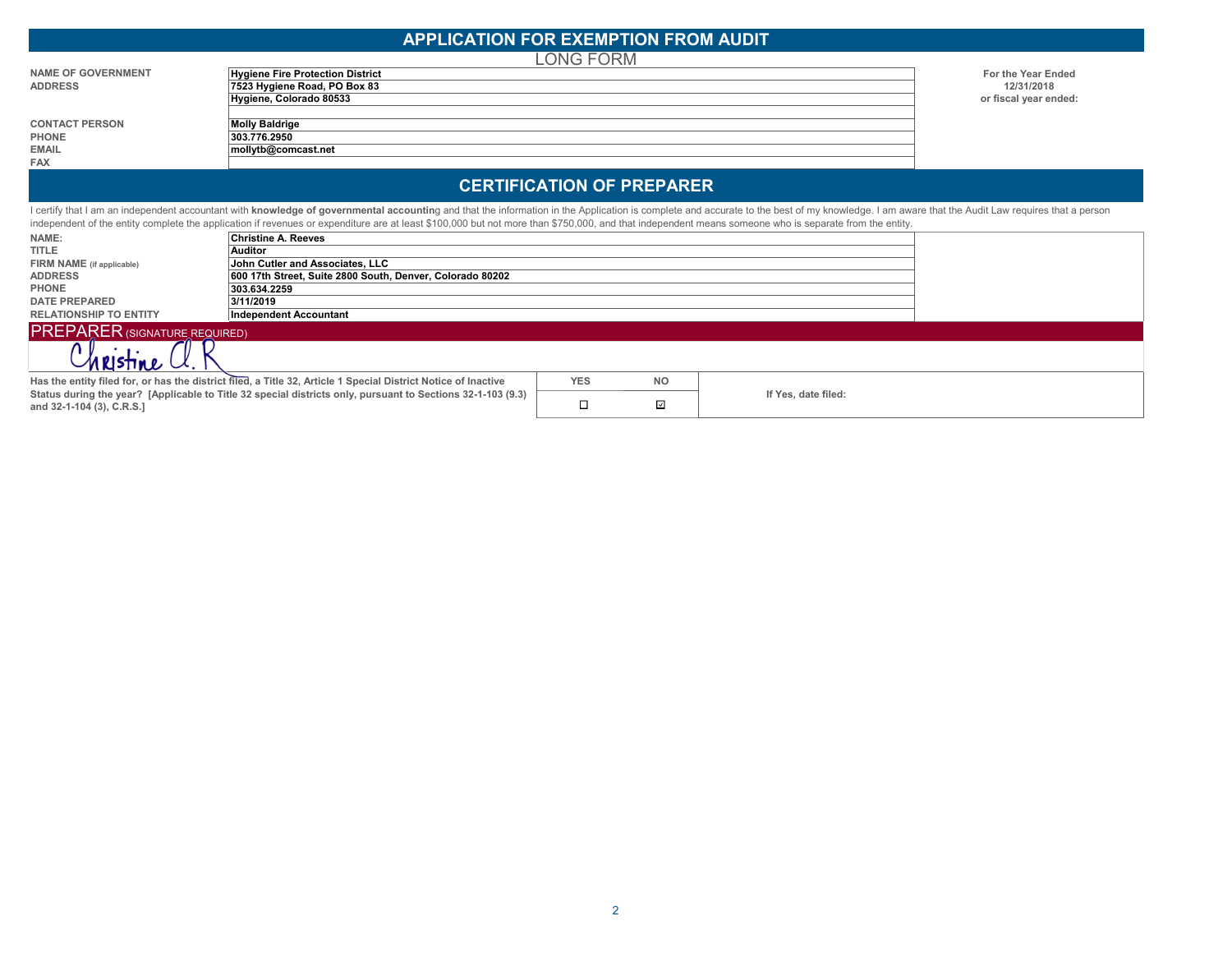## **PART 1 - FINANCIAL STATEMENTS - BALANCE SHEET**

#### \* Indicate Name of Fund

NOTE: Attach additional sheets as necessary.

|                      |                                                                                             |                                            | <b>Governmental Funds</b> |                                                                                            |                      | <b>Proprietary/Fiduciary Funds</b> |                                                                              |
|----------------------|---------------------------------------------------------------------------------------------|--------------------------------------------|---------------------------|--------------------------------------------------------------------------------------------|----------------------|------------------------------------|------------------------------------------------------------------------------|
| Line #               | <b>Description</b>                                                                          | <b>General Fund*</b>                       | Fund*                     | <b>Description</b>                                                                         | Fund*                | Fund*                              | Please use this space to<br>provide explanation of any<br>items on this page |
|                      | <b>Assets</b>                                                                               |                                            |                           | <b>Assets</b>                                                                              |                      |                                    |                                                                              |
| $1 - 1$              | <b>Cash &amp; Cash Equivalents</b>                                                          | $743,853$ \$<br>\$                         |                           | <b>Cash &amp; Cash Equivalents</b>                                                         | \$                   | $-1$ \$                            |                                                                              |
| $1 - 2$              | Investments                                                                                 | \$<br>$\sim$                               | $\mathfrak s$             | Investments                                                                                | \$                   | $-1$ \$                            |                                                                              |
| $1 - 3$              | <b>Receivables</b>                                                                          | \$<br>$\sim$                               | $\mathfrak s$             | <b>Receivables</b>                                                                         | \$                   | $-1$ \$                            |                                                                              |
| $1 - 4$              | Due from Other Entities or Funds                                                            | \$<br>$\sim$                               | $\mathbb{S}$              | Due from Other Entities or Funds                                                           | $\mathbf{\$}$        | \$                                 |                                                                              |
|                      | All Other Assets [specify]                                                                  |                                            |                           | <b>Other Current Assets</b>                                                                | $\mathfrak{L}$       | \$                                 |                                                                              |
| $1-5$                | <b>Property Taxes Receivable</b>                                                            | $687,417$ \$<br>\$                         |                           | <b>Total Current Assets</b>                                                                | $\mathfrak{S}$       | $\sqrt[6]{\frac{1}{2}}$            |                                                                              |
| $1 - 6$              |                                                                                             | $\mathfrak{L}$<br>$\overline{\phantom{a}}$ | \$                        | <b>Capital Assets, net</b><br>(from Part 6-4)                                              | \$                   | $\mathfrak s$                      |                                                                              |
| $1 - 7$              |                                                                                             | \$.<br>$\sim$                              | \$                        | Other Long Term Assets [specify]                                                           | \$                   | $\mathfrak s$                      |                                                                              |
| $1 - 8$              |                                                                                             | $\blacksquare$                             | \$                        |                                                                                            | \$                   | \$                                 |                                                                              |
| $1 - 9$              |                                                                                             | \$.<br>$\sim$                              | \$                        |                                                                                            | \$<br>. <b>1</b>     | <b>S</b>                           |                                                                              |
| $1 - 10$             |                                                                                             | \$<br>$\blacksquare$                       | \$                        |                                                                                            | \$<br>$\overline{a}$ | \$                                 |                                                                              |
| $1 - 11$             | (add lines 1-1 through 1-10)<br><b>TOTAL ASSETS</b> \$                                      | $1,431,270$ \\$                            |                           | (add lines 1-1 through 1-10)<br><b>TOTAL ASSETS</b> \$                                     |                      | $-1$ \$                            |                                                                              |
| $1 - 12$             | <b>TOTAL DEFERRED OUTFLOWS OF RESOURCES \$</b>                                              | $\blacksquare$                             | -S                        | <b>TOTAL DEFERRED OUTFLOWS OF RESOURCES</b> \$                                             |                      | $-1$ \$                            |                                                                              |
| $1 - 13$             | <b>TOTAL ASSETS AND DEFERRED OUTFLOWS \$</b>                                                | $1,431,270$ \$                             |                           | TOTAL ASSETS AND DEFERRED OUTFLOWS \$                                                      |                      | -1\$                               |                                                                              |
|                      | Liabilities                                                                                 |                                            |                           | Liabilities                                                                                |                      |                                    |                                                                              |
| $1 - 14$             | <b>Accounts Payable</b>                                                                     | $31,326$ \$<br>\$                          |                           | <b>Accounts Payable</b>                                                                    | $\overline{\$}$      | $-$ \$                             |                                                                              |
| $1 - 15$             | <b>Accrued Payroll and Related Liabilities</b>                                              | \$                                         | 13   \$                   | <b>Accrued Payroll and Related Liabilities</b>                                             | \$                   | $-$ \$                             |                                                                              |
| $1 - 16$             | <b>Accrued Interest Payable</b>                                                             | \$<br>$\overline{\phantom{a}}$             | \$                        | <b>Accrued Interest Payable</b>                                                            | \$                   | $-$ \$                             |                                                                              |
| $1 - 17$             | Due to Other Entities or Funds                                                              | $\mathfrak{L}$<br>$\blacksquare$           | $\mathfrak{S}$            | Due to Other Entities or Funds                                                             | \$                   | $-$ \$                             |                                                                              |
| $1 - 18$             | <b>All Other Current Liabilities</b>                                                        | $\mathfrak{L}$<br>$\sim$                   | $\mathbb{S}$              | <b>All Other Current Liabilities</b>                                                       | \$                   | $-1$ \$                            |                                                                              |
| $1 - 19$             | <b>TOTAL CURRENT LIABILITIES \$</b>                                                         | 31,339                                     | \$                        | <b>TOTAL CURRENT LIABILITIES</b> \$                                                        |                      | $-$ \$                             |                                                                              |
| $1 - 20$             | All Other Liabilities [specify]                                                             | \$<br>$\sim$                               | \$                        | <b>Proprietary Debt Outstanding</b><br>(from Part 4-4)                                     | \$                   | $-$ \$                             |                                                                              |
| $1 - 21$             |                                                                                             | \$<br>$\sim$                               | \$                        | Other Liabilities [specify]:                                                               | \$                   | $-1$ \$                            |                                                                              |
| $1 - 22$             |                                                                                             | $\mathfrak{L}$<br>$\sim$                   | \$                        |                                                                                            | \$                   | $-1$ \$                            |                                                                              |
| $1 - 23$             |                                                                                             | $\overline{a}$                             | $\mathbf{\hat{s}}$        |                                                                                            | \$                   | $\mathbb{S}$                       |                                                                              |
| $1 - 24$             |                                                                                             | \$<br>$\sim$                               | \$                        |                                                                                            | \$                   | \$                                 |                                                                              |
| $1 - 25$             |                                                                                             | \$                                         | \$                        |                                                                                            | \$                   | \$                                 |                                                                              |
| $1 - 26$             |                                                                                             | \$<br>$\sim$                               | \$                        |                                                                                            | \$                   | \$                                 |                                                                              |
| $1 - 27$             |                                                                                             |                                            | <b>S</b>                  |                                                                                            | \$                   | \$                                 |                                                                              |
| $1 - 28$             | (add lines 1-19 through 1-27)<br><b>TOTAL LIABILITIES \$</b>                                | $31,339$ \ \$                              |                           | (add lines 1-19 through 1-27)<br><b>TOTAL LIABILITIES</b> S                                | $\overline{a}$       | <b>S</b>                           |                                                                              |
| $1 - 29$             | <b>TOTAL DEFERRED INFLOWS OF RESOURCES</b> \$                                               | $687,417$ \$                               |                           | <b>TOTAL DEFERRED INFLOWS OF RESOURCES</b>                                                 |                      | \$                                 |                                                                              |
|                      | <b>Fund Balance</b>                                                                         |                                            |                           | <b>Net Position</b>                                                                        |                      |                                    |                                                                              |
| 1-30                 | Nonspendable Prepaid                                                                        | $\overline{a}$<br>\$                       | \$                        | Net Investment in Capital Assets                                                           | \$                   | $-1$ \$                            |                                                                              |
| $1 - 31$             | Nonspendable Inventory                                                                      | $\sim$                                     | \$<br>\$                  |                                                                                            | \$                   | $-1$ \$                            |                                                                              |
| $1 - 32$             | <b>Restricted for Emergencies (TABOR)</b>                                                   | 19,754<br>\$                               | \$                        | <b>Emergency Reserves</b><br><b>Other Designations/Reserves</b>                            | \$                   | $\mathfrak{S}$                     |                                                                              |
| $1 - 33$             | Committed [specify]                                                                         | $\blacksquare$                             |                           | <b>Restricted</b>                                                                          | $-1$<br>\$           |                                    |                                                                              |
| $1 - 34$             | Assigned [specify]                                                                          | \$                                         | \$<br>\$                  |                                                                                            | $\mathfrak{L}$       | \$<br>\$                           |                                                                              |
| $1 - 35$<br>$1 - 36$ | Unassigned:                                                                                 | 692,760                                    |                           | Undesignated/Unreserved/Unrestricted                                                       | $\sim$               |                                    |                                                                              |
|                      | Add lines 1-30 through 1-35<br>This total should be the same as line 3-33                   |                                            |                           | Add lines 1-30 through 1-35<br>This total should be the same as line 3-33                  |                      |                                    |                                                                              |
|                      | <b>TOTAL FUND BALANCE R</b>                                                                 |                                            |                           | <b>TOTAL NET POSITION \$</b>                                                               |                      |                                    |                                                                              |
|                      |                                                                                             | 712,514                                    | \$                        |                                                                                            | $\sim$               | \$                                 |                                                                              |
| $1 - 37$             | Add lines 1-28, 1-29 and 1-36                                                               |                                            |                           | Add lines 1-28, 1-29 and 1-36                                                              |                      |                                    |                                                                              |
|                      | This total should be the same as line 1-13<br>TOTAL LIABILITIES, DEFERRED INFLOWS, AND FUND |                                            |                           | This total should be the same as line 1-13<br>TOTAL LIABILITIES, DEFERRED INFLOWS, AND NET |                      |                                    |                                                                              |
|                      | <b>BALANCE</b> <sub>\$</sub>                                                                | 1.431.270                                  | \$                        | <b>POSITION</b> \$                                                                         | $\sim$ 1             | \$                                 |                                                                              |
|                      |                                                                                             |                                            |                           |                                                                                            |                      |                                    |                                                                              |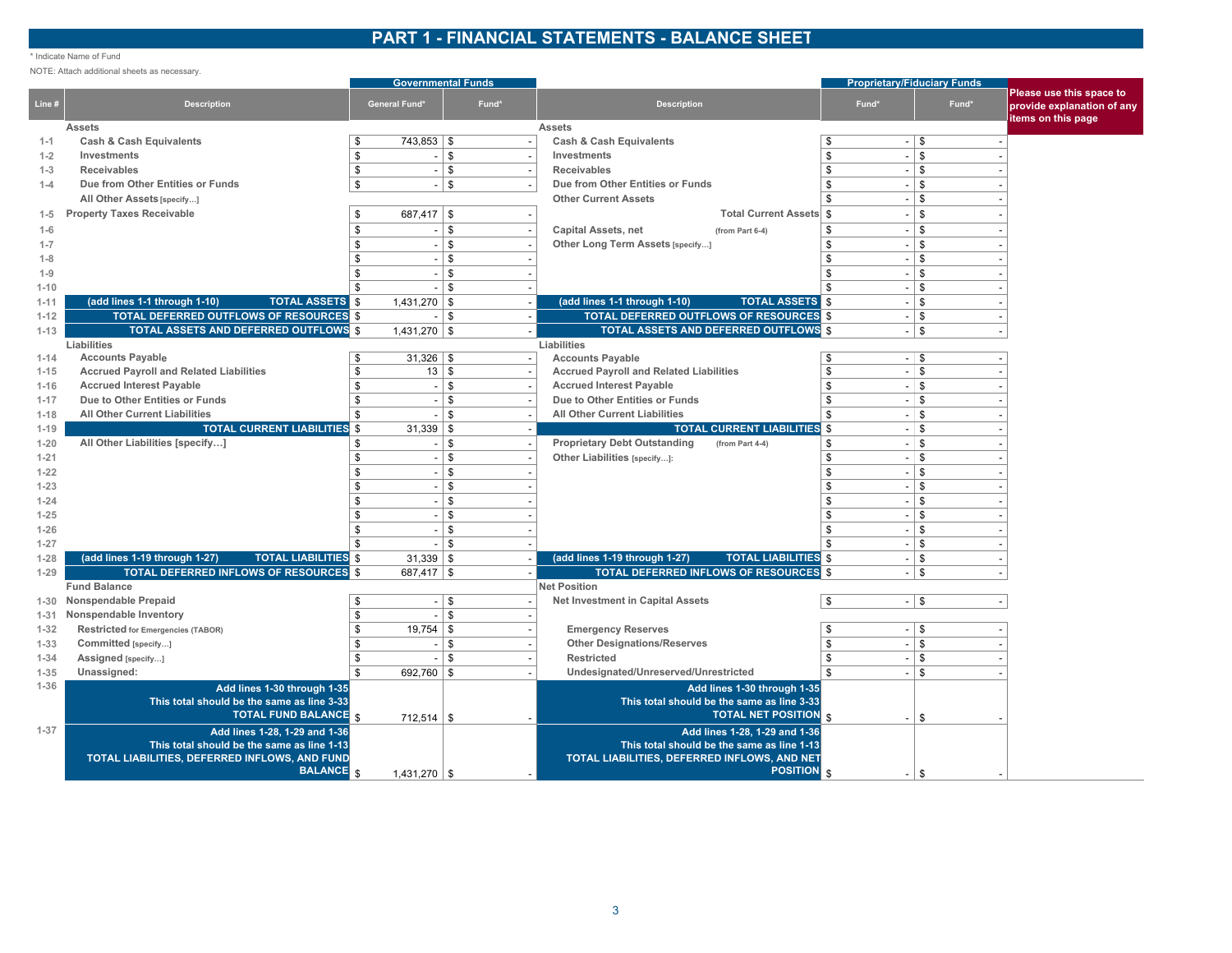# **PART 2 - FINANCIAL STATEMENTS - OPERATING STATEMENT - REVENUES**

|          |                                                                                |                      | <b>Governmental Funds</b> |                                                                                                                                                                                                                       |               | <b>Proprietary/Fiduciary Funds</b> |                                                        |
|----------|--------------------------------------------------------------------------------|----------------------|---------------------------|-----------------------------------------------------------------------------------------------------------------------------------------------------------------------------------------------------------------------|---------------|------------------------------------|--------------------------------------------------------|
| Line #   | <b>Description</b>                                                             | <b>General Fund*</b> | Fund*                     | <b>Description</b>                                                                                                                                                                                                    | Fund*         | Fund*                              | Please use this space to<br>provide explanation of any |
|          | <b>Tax Revenue</b>                                                             |                      |                           | <b>Tax Revenue</b>                                                                                                                                                                                                    |               |                                    | items on this page                                     |
| $2 - 1$  | Property [include mills levied in Question 10-6]                               | $617,589$ \$         |                           | Property [include mills levied in Question 10-6]                                                                                                                                                                      | \$            | \$                                 |                                                        |
| $2 - 2$  | <b>Specific Ownership</b>                                                      | \$                   | \$                        | <b>Specific Ownership</b>                                                                                                                                                                                             | \$            | \$                                 |                                                        |
| $2 - 3$  | <b>Sales and Use Tax</b>                                                       | \$                   | \$                        | Sales and Use Tax                                                                                                                                                                                                     | \$            | \$                                 |                                                        |
| $2 - 4$  | Other Tax Revenue [specify]:                                                   | $\mathfrak{L}$       | $$\mathbbmss{}$           | Other Tax Revenue [specify]:                                                                                                                                                                                          | \$            | $\mathbb{S}$                       |                                                        |
| $2 - 5$  |                                                                                | \$                   | \$                        |                                                                                                                                                                                                                       | \$            | \$                                 |                                                        |
| $2 - 6$  |                                                                                | \$                   | \$                        |                                                                                                                                                                                                                       | \$            | \$                                 |                                                        |
| $2 - 7$  |                                                                                |                      | \$                        |                                                                                                                                                                                                                       | \$            | $\mathbf{\$}$                      |                                                        |
| $2 - 8$  | Add lines 2-1 through 2-7<br><b>TOTAL TAX REVENUE</b>                          | $617,589$ \$         |                           | Add lines 2-1 through 2-7<br><b>TOTAL TAX REVENUE</b>                                                                                                                                                                 |               | \$                                 |                                                        |
| $2 - 9$  | <b>Licenses and Permits</b>                                                    | \$                   | \$                        | <b>Licenses and Permits</b>                                                                                                                                                                                           | \$            | Ŝ                                  |                                                        |
| $2 - 10$ | <b>Highway Users Tax Funds (HUTF)</b>                                          | \$                   | \$                        | Highway Users Tax Funds (HUTF)                                                                                                                                                                                        | \$            | Ŝ.                                 |                                                        |
| $2 - 11$ | <b>Conservation Trust Funds (Lottery)</b>                                      | \$                   | \$                        | <b>Conservation Trust Funds (Lottery)</b>                                                                                                                                                                             | \$            | -S                                 |                                                        |
| $2 - 12$ | <b>Community Development Block Grant</b>                                       | \$                   | \$                        | <b>Community Development Block Grant</b>                                                                                                                                                                              | \$            | Ŝ                                  |                                                        |
| $2 - 13$ | <b>Fire &amp; Police Pension</b>                                               | \$.                  | $\$$                      | <b>Fire &amp; Police Pension</b>                                                                                                                                                                                      | \$            | \$                                 |                                                        |
| $2 - 14$ | Grants                                                                         | \$                   | $\$$                      | Grants                                                                                                                                                                                                                | \$            | \$                                 |                                                        |
| $2 - 15$ | <b>Donations</b>                                                               |                      | \$                        | <b>Donations</b>                                                                                                                                                                                                      | \$            | $\mathbf{\$}$                      |                                                        |
| $2 - 16$ | <b>Charges for Sales and Services</b>                                          | 2,749                | \$                        | <b>Charges for Sales and Services</b>                                                                                                                                                                                 | $\sqrt[6]{3}$ | \$                                 |                                                        |
| $2 - 17$ | <b>Rental Income</b>                                                           | $7,500$ \$           |                           | <b>Rental Income</b>                                                                                                                                                                                                  | \$            | $\mathbf{\$}$                      |                                                        |
| $2 - 18$ | <b>Fines and Forfeits</b>                                                      |                      | \$                        | <b>Fines and Forfeits</b>                                                                                                                                                                                             | \$            | $\mathbf{\$}$                      |                                                        |
| $2 - 19$ | Interest/Investment Income                                                     | 442                  | \$                        | Interest/Investment Income                                                                                                                                                                                            | \$            | \$                                 |                                                        |
| $2 - 20$ | <b>Tap Fees</b>                                                                |                      | \$                        | <b>Tap Fees</b>                                                                                                                                                                                                       | \$            | \$                                 |                                                        |
| $2 - 21$ | Proceeds from Sale of Capital Assets                                           | $30,188$ \$          |                           | Proceeds from Sale of Capital Assets                                                                                                                                                                                  | \$            | \$                                 |                                                        |
| $2 - 22$ | All Other [specify]:                                                           |                      | \$                        | All Other [specify]:                                                                                                                                                                                                  | \$            | \$                                 |                                                        |
| $2 - 23$ |                                                                                | $\mathfrak{L}$       | \$                        |                                                                                                                                                                                                                       | \$            | \$                                 |                                                        |
| $2 - 24$ | Add lines 2-8 through 2-23<br><b>TOTAL REVENUES</b>                            | $658,468$ \ \$       |                           | Add lines 2-8 through 2-23<br><b>TOTAL REVENUES</b>                                                                                                                                                                   |               | \$                                 |                                                        |
|          | <b>Other Financing Sources</b>                                                 |                      |                           | <b>Other Financing Sources</b>                                                                                                                                                                                        |               |                                    |                                                        |
| $2 - 25$ | <b>Debt Proceeds</b>                                                           |                      | \$                        | <b>Debt Proceeds</b>                                                                                                                                                                                                  | \$            | \$                                 |                                                        |
| $2 - 26$ | <b>Developer Advances</b>                                                      | \$                   | $$\mathbb{S}$$            | <b>Developer Advances</b>                                                                                                                                                                                             | \$            | \$                                 |                                                        |
| $2 - 27$ | Other [specify]:                                                               |                      | $\$$                      | Other [specify]:                                                                                                                                                                                                      | \$            | Ŝ.                                 |                                                        |
| $2 - 28$ | Add lines 2-25 through 2-27<br><b>TOTAL OTHER FINANCING SOURCES \$</b>         |                      | \$                        | Add lines 2-25 through 2-27<br><b>TOTAL OTHER FINANCING SOURCES</b> \$                                                                                                                                                |               | \$                                 | <b>GRAND TOTALS</b>                                    |
| $2 - 29$ | <b>Add lines 2-24 and 2-28</b><br>TOTAL REVENUES AND OTHER FINANCING SOURCES S | $658,468$ \$         |                           | <b>Add lines 2-24 and 2-28</b><br>TOTAL REVENUES AND OTHER FINANCING SOURCES S                                                                                                                                        |               | \$                                 | 658,468                                                |
|          | Local Government Division at (303) 869-3000 for assistance.                    |                      |                           | IF GRAND TOTAL REVENUES AND OTHER FINANCING SOURCES for all funds (Line 2-29) are GREATER than \$750,000 -STOP. You may not use this form. An audit may be required. See Section 29-1-604, C.R.S., or contact the OSA |               |                                    |                                                        |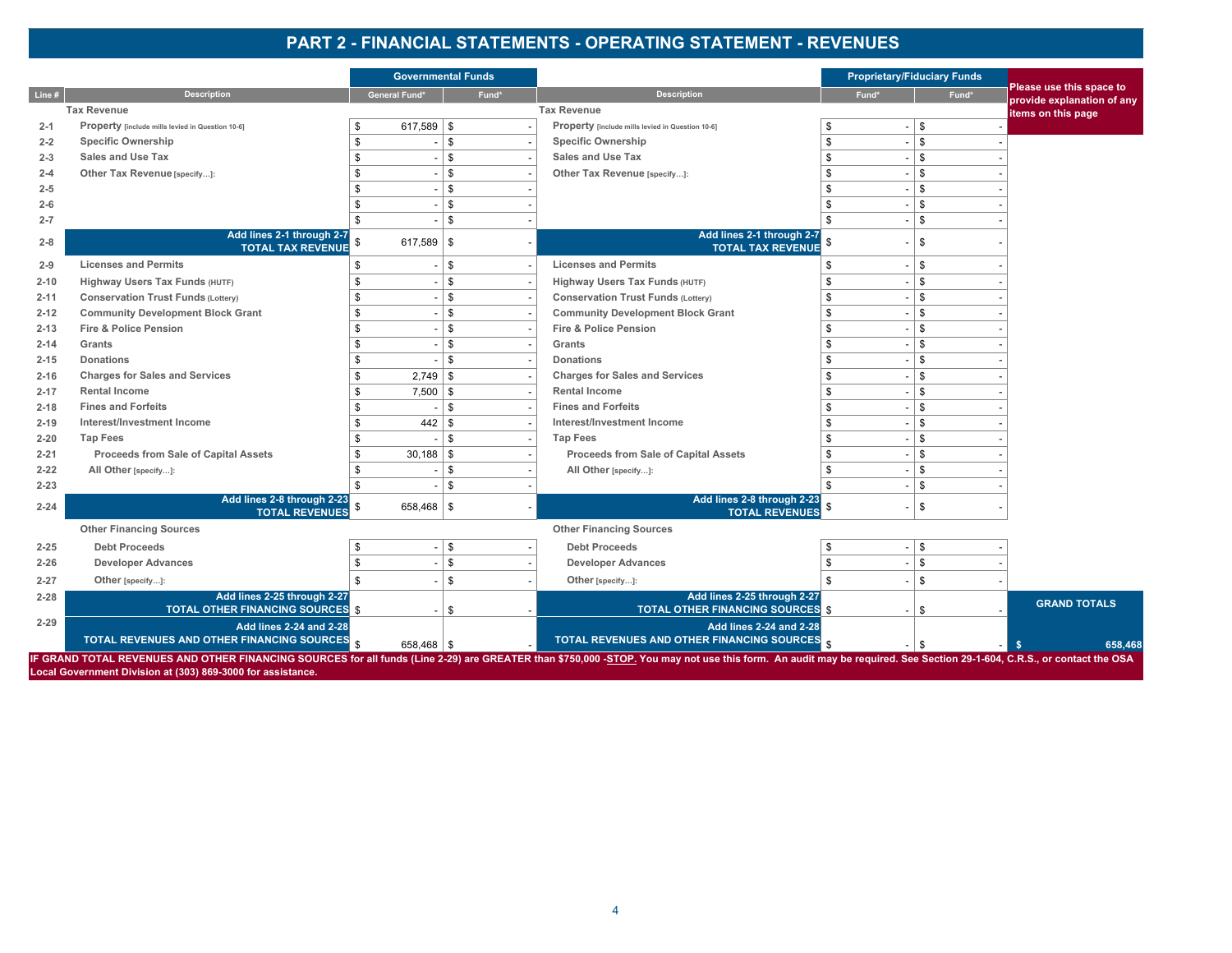# **PART 3 - FINANCIAL STATEMENTS - OPERATING STATEMENT - EXPENDITURES**

|                                                   |                                                                         |                    | <b>Governmental Funds</b> |                                                                                                                                                                                                                             |                                            | <b>Proprietary/Fiduciary Funds</b> | Please use this space to   |         |
|---------------------------------------------------|-------------------------------------------------------------------------|--------------------|---------------------------|-----------------------------------------------------------------------------------------------------------------------------------------------------------------------------------------------------------------------------|--------------------------------------------|------------------------------------|----------------------------|---------|
| Line #                                            | <b>Description</b>                                                      | General Fund*      | Fund*                     | <b>Description</b>                                                                                                                                                                                                          | Fund*                                      | Fund*                              | provide explanation of any |         |
| <b>Expenditures</b>                               |                                                                         |                    |                           | <b>Expenditures</b>                                                                                                                                                                                                         |                                            |                                    | items on this page         |         |
| <b>General Government</b><br>$3 - 1$              |                                                                         |                    | \$                        | <b>General Operating &amp; Administrative</b>                                                                                                                                                                               | \$<br>$\overline{\phantom{a}}$             | \$                                 |                            |         |
| Judicial<br>$3 - 2$                               |                                                                         | \$                 | \$                        | <b>Salaries</b>                                                                                                                                                                                                             | \$<br>$\overline{\phantom{a}}$             | \$                                 |                            |         |
| <b>Law Enforcement</b><br>$3 - 3$                 |                                                                         | \$                 | \$                        | <b>Payroll Taxes</b>                                                                                                                                                                                                        | \$<br>$\overline{\phantom{a}}$             | \$                                 |                            |         |
| Fire<br>$3 - 4$                                   |                                                                         | $410,799$ \$<br>\$ |                           | <b>Contract Services</b>                                                                                                                                                                                                    | \$<br>$\overline{\phantom{a}}$             | \$                                 |                            |         |
| <b>Highways &amp; Streets</b><br>$3 - 5$          |                                                                         | \$                 | \$                        | <b>Employee Benefits</b>                                                                                                                                                                                                    | $\mathbf{\$}$<br>$\overline{\phantom{a}}$  | \$                                 |                            |         |
| <b>Solid Waste</b><br>$3-6$                       |                                                                         | \$                 | \$                        | Insurance                                                                                                                                                                                                                   | \$<br>$\overline{\phantom{a}}$             | \$                                 |                            |         |
| $3 - 7$                                           | Contributions to Fire & Police Pension Assoc.                           | \$<br>36,734       | \$                        | <b>Accounting and Legal Fees</b>                                                                                                                                                                                            | \$<br>$\blacksquare$                       | \$                                 |                            |         |
| Health<br>$3 - 8$                                 |                                                                         | \$                 | \$                        | <b>Repair and Maintenance</b>                                                                                                                                                                                               | \$<br>$\sim$                               | \$                                 |                            |         |
| <b>Culture and Recreation</b><br>$3-9$            |                                                                         | \$                 | \$                        | <b>Supplies</b>                                                                                                                                                                                                             | \$<br>$\blacksquare$                       | \$                                 |                            |         |
| $3 - 10$                                          | <b>Transfers to other districts</b>                                     | \$                 | \$                        | <b>Utilities</b>                                                                                                                                                                                                            | \$<br>$\blacksquare$                       | \$                                 |                            |         |
| $3 - 11$<br>Other [specify]:                      |                                                                         | \$                 | \$                        | <b>Contributions to Fire &amp; Police Pension Assoc.</b>                                                                                                                                                                    | \$                                         | \$                                 |                            |         |
| $3 - 12$                                          |                                                                         | \$                 | \$                        | Other [specify]                                                                                                                                                                                                             | \$<br>$\overline{\phantom{a}}$             | \$                                 |                            |         |
| $3 - 13$                                          |                                                                         | \$                 | \$                        |                                                                                                                                                                                                                             | \$<br>$\overline{\phantom{a}}$             | \$                                 |                            |         |
| <b>Capital Outlay</b><br>$3 - 14$                 |                                                                         | $49,363$ \$<br>\$  |                           | <b>Capital Outlay</b>                                                                                                                                                                                                       | \$<br>$\overline{\phantom{a}}$             | \$                                 |                            |         |
| <b>Debt Service</b>                               |                                                                         |                    |                           | <b>Debt Service</b>                                                                                                                                                                                                         |                                            |                                    |                            |         |
| Principal<br>$3 - 15$                             |                                                                         | $47,712$ \$        |                           | Principal                                                                                                                                                                                                                   | \$<br>$\overline{\phantom{a}}$             | \$                                 |                            |         |
| $3 - 16$<br>Interest                              |                                                                         | $2,895$ \$<br>\$   |                           | Interest                                                                                                                                                                                                                    | \$<br>$\overline{\phantom{a}}$             | \$                                 |                            |         |
| $3 - 17$                                          | <b>Bond Issuance Costs</b>                                              | \$                 | \$                        | <b>Bond Issuance Costs</b>                                                                                                                                                                                                  | \$<br>$\overline{\phantom{a}}$             | \$                                 |                            |         |
| $3 - 18$                                          | <b>Developer Principal Repayments</b>                                   | \$                 | \$                        | <b>Developer Principal Repayments</b>                                                                                                                                                                                       | \$<br>$\blacksquare$                       | \$                                 |                            |         |
| $3 - 19$                                          | <b>Developer Interest Repayments</b>                                    | \$                 | \$                        | <b>Developer Interest Repayments</b>                                                                                                                                                                                        | $\mathbf{\$}$<br>$\overline{\phantom{a}}$  | \$                                 |                            |         |
| All Other [specify]:<br>$3 - 20$                  |                                                                         | \$                 | \$                        | All Other [specify]:                                                                                                                                                                                                        | \$                                         | \$                                 |                            |         |
| $3 - 21$                                          |                                                                         | \$                 | \$                        |                                                                                                                                                                                                                             | $\mathfrak{L}$<br>$\overline{\phantom{a}}$ | \$                                 | <b>GRAND TOTAL</b>         |         |
| $3 - 22$                                          | Add lines 3-1 through 3-21<br><b>TOTAL EXPENDITURES</b>                 | $547,503$ \ \$     |                           | Add lines 3-1 through 3-21<br><b>TOTAL EXPENDITURES</b>                                                                                                                                                                     |                                            | \$                                 | \$                         | 547,503 |
| Interfund Transfers (In)<br>$3 - 23$              |                                                                         | \$                 | \$                        | Net Interfund Transfers (In) Out                                                                                                                                                                                            | \$                                         | \$                                 |                            |         |
| <b>Interfund Transfers out</b><br>$3 - 24$        |                                                                         | \$                 | $\overline{\mathsf{s}}$   | Other [specify][enter negative for expense]                                                                                                                                                                                 | \$<br>$\overline{\phantom{a}}$             | \$                                 |                            |         |
| <b>Other Expenditures (Revenues):</b><br>$3 - 25$ |                                                                         | \$                 | \$                        | Depreciation                                                                                                                                                                                                                | \$<br>$\overline{\phantom{a}}$             | \$                                 |                            |         |
| $3 - 26$                                          |                                                                         | \$                 | \$                        | Other Financing Sources (Uses)<br>(from line 2-28)                                                                                                                                                                          | \$<br>$\sim$                               | \$                                 |                            |         |
| $3 - 27$                                          |                                                                         | \$                 | \$                        | <b>Capital Outlay</b><br>(from line 3-14)                                                                                                                                                                                   | \$<br>$\overline{\phantom{a}}$             | \$                                 |                            |         |
| $3 - 28$                                          |                                                                         | $\mathfrak{L}$     | \$                        | <b>Debt Principal</b><br>(from line 3-15, 3-18)                                                                                                                                                                             | \$                                         | \$                                 |                            |         |
| $3 - 29$                                          | (Add lines 3-23 through 3-28)<br>TOTAL TRANSFERS AND OTHER EXPENDITURES |                    | \$                        | (Line 3-26, plus line 3-27, less line 3-24, less line 3-25)<br><b>TOTAL GAAP RECONCILING ITEMS</b> \$                                                                                                                       |                                            | \$.                                |                            |         |
|                                                   | 3-30 Excess (Deficiency) of Revenues and Other Financing                |                    |                           | Net Increase (Decrease) in Net Position                                                                                                                                                                                     |                                            |                                    |                            |         |
|                                                   | <b>Sources Over (Under) Expenditures</b>                                |                    |                           | Line 2-29, less line 3-22, plus line 3-29, plus line 3-23, less                                                                                                                                                             |                                            |                                    |                            |         |
|                                                   | Line 2-29, less line 3-22, plus line 3-29                               | $110,965$ \$<br>\$ |                           | line 3-24                                                                                                                                                                                                                   | \$                                         | \$                                 |                            |         |
|                                                   |                                                                         |                    |                           |                                                                                                                                                                                                                             |                                            |                                    |                            |         |
| $3 - 31$                                          | Fund Balance, January 1 from December 31 prior year                     |                    |                           | Net Position, January 1 from December 31 prior year                                                                                                                                                                         |                                            |                                    |                            |         |
| report                                            |                                                                         | \$<br>$601,549$ \$ |                           | report                                                                                                                                                                                                                      | \$                                         | \$                                 |                            |         |
|                                                   | 3-32 Prior Period Adjustment (MUST explain)                             | \$                 | \$                        | Prior Period Adjustment (MUST explain)                                                                                                                                                                                      | \$                                         | \$                                 |                            |         |
| 3-33 Fund Balance, December 31                    |                                                                         |                    |                           | Net Position, December 31                                                                                                                                                                                                   |                                            |                                    |                            |         |
|                                                   | Sum of Line 3-30, 3-31, and 3-32                                        |                    |                           | Line 3-30 plus line 3-31                                                                                                                                                                                                    |                                            |                                    |                            |         |
|                                                   | This total should be the same as line 1-36.                             | $712,514$ \$<br>\$ |                           | - This total should be the same as line 1-36.                                                                                                                                                                               | \$                                         |                                    |                            |         |
|                                                   |                                                                         |                    |                           | IF GRAND TOTAL EXPENDITURES for all funds (Line 3-22) are GREATER than \$750,000 - STOP. You may not use this form. An audit may be required. See Section 29-1-604, C.R.S., or contact the OSA Local Government Division at |                                            |                                    |                            |         |

**(303) 869-3000 for assistance.**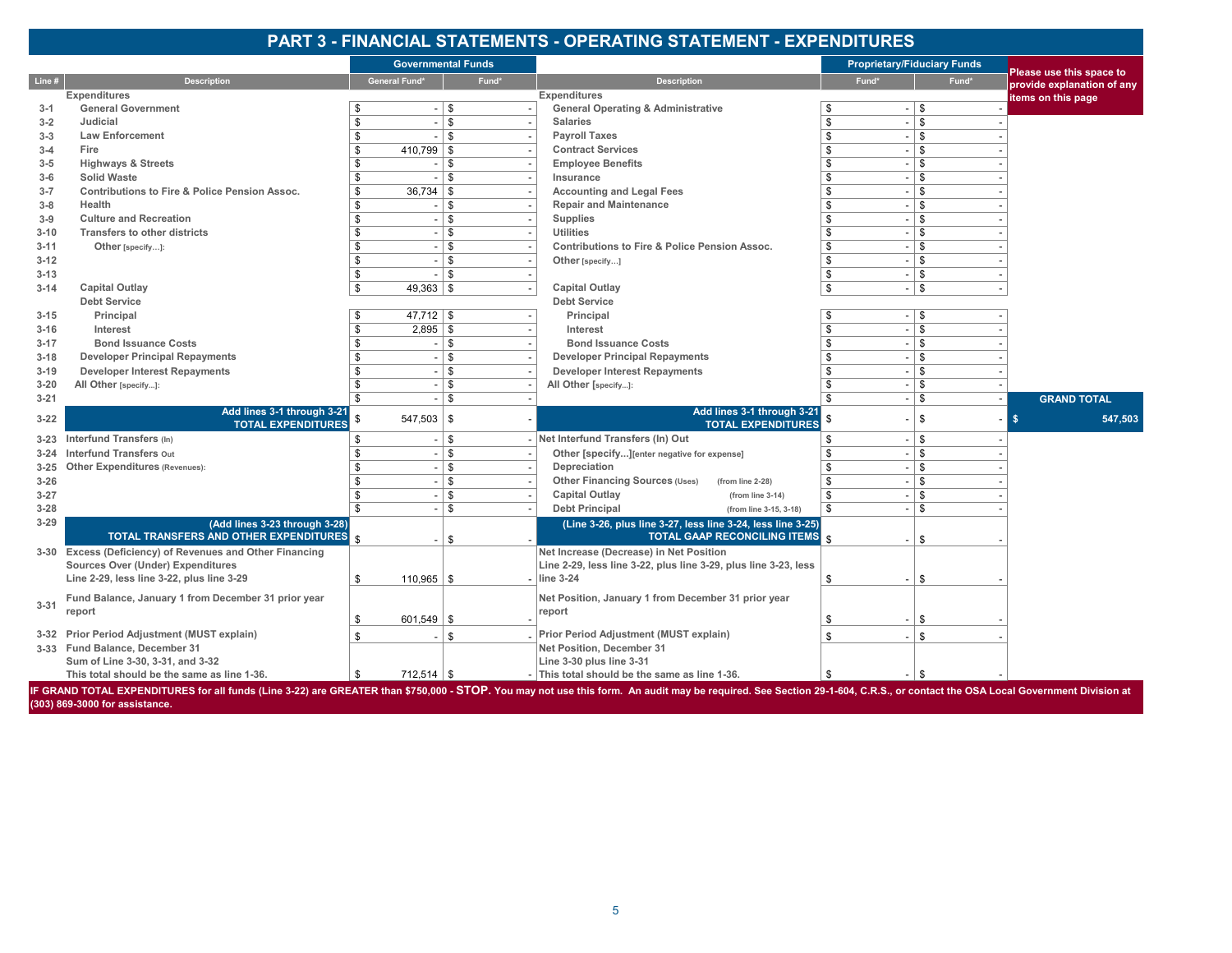|         |                                                                                                                                                           | PART 4 - DEBT OUTSTANDING, ISSUED, AND RETIRED                              |                                       |                          |                                                                                           |
|---------|-----------------------------------------------------------------------------------------------------------------------------------------------------------|-----------------------------------------------------------------------------|---------------------------------------|--------------------------|-------------------------------------------------------------------------------------------|
|         | Please answer the following questions by marking the appropriate boxes.                                                                                   |                                                                             | <b>YES</b>                            | <b>NO</b>                | Please use this space to provide any explanations or comments:                            |
| 4-1     | Does the entity have outstanding debt?                                                                                                                    |                                                                             | ⊡                                     | $\Box$                   | Lease Purchase agreement with Community First National Bank for a                         |
| $4 - 2$ | Is the debt repayment schedule attached? If no, MUST explain:                                                                                             |                                                                             | $\Box$                                | $\overline{\phantom{a}}$ | Brush Truck. Final payment of \$50,607 is due 11/17/19, including<br>interest of \$1,469. |
| 4-3     | Is the entity current in its debt service payments? If no, MUST explain:                                                                                  |                                                                             | $\checkmark$                          | $\Box$                   |                                                                                           |
| $4 - 4$ | Please complete the following debt schedule, if applicable: (please only include<br>principal amounts)                                                    | <b>Outstanding at</b><br><b>Issued during</b><br>beginning of year*<br>year | <b>Retired during</b><br>year         | Outstanding at year-end  |                                                                                           |
|         | General obligation bonds<br>\$                                                                                                                            | $-1$ \$                                                                     | $-1$ \$<br>$-1$ \$                    |                          |                                                                                           |
|         | \$<br>Revenue bonds<br>Notes/Loans<br>\$                                                                                                                  | $-1$ \$<br>l \$                                                             | $ \sqrt{ }$<br>  \$<br>$\overline{a}$ |                          |                                                                                           |
|         | \$<br>Leases                                                                                                                                              | 96,850   \$                                                                 | l \$<br>$-1$ \$<br>$\sim$<br>$-1$ \$  | 49,138                   |                                                                                           |
|         | <b>Developer Advances</b><br>\$                                                                                                                           | $-1$ \$                                                                     | $-1$ \$<br>$-1$ \$                    |                          |                                                                                           |
|         | \$<br>Other (specify):                                                                                                                                    | l \$<br>$\sim$                                                              | $ \sqrt{ }$<br>$-1$ \$                |                          |                                                                                           |
|         | <b>TOTAL</b> \$                                                                                                                                           | $96.850$   \$                                                               | $47,712$ \$<br>$-1$ \$                | 49,138                   |                                                                                           |
|         | Please answer the following questions by marking the appropriate boxes.                                                                                   | *must agree to prior year ending balance                                    |                                       | <b>NO</b>                |                                                                                           |
| 4-5     | Does the entity have any authorized, but unissued, debt?                                                                                                  |                                                                             | <b>YES</b><br>$\Box$                  | $\overline{\mathbf{v}}$  |                                                                                           |
|         | \$<br>How much?                                                                                                                                           |                                                                             |                                       |                          |                                                                                           |
| If yes: | Date the debt was authorized:                                                                                                                             |                                                                             |                                       |                          |                                                                                           |
| 4-6     | Does the entity intend to issue debt within the next calendar year?                                                                                       |                                                                             | $\Box$                                | $\overline{\mathbf{r}}$  |                                                                                           |
| If yes: | \$<br>How much?                                                                                                                                           |                                                                             |                                       |                          |                                                                                           |
| $4 - 7$ | Does the entity have debt that has been refinanced that it is still responsible for?                                                                      |                                                                             | П                                     | ⊡                        |                                                                                           |
| If yes: | What is the amount outstanding?<br>\$<br>Does the entity have any lease agreements?                                                                       |                                                                             | $\overline{\phantom{a}}$              | □                        |                                                                                           |
| 4-8     | If yes: What is being leased?<br><b>Brush Truck</b>                                                                                                       |                                                                             |                                       |                          |                                                                                           |
|         | 11/17/2016<br>What is the original date of the lease?                                                                                                     |                                                                             |                                       |                          |                                                                                           |
|         | Number of years of lease?                                                                                                                                 |                                                                             |                                       |                          |                                                                                           |
|         | Is the lease subject to annual appropriation?                                                                                                             |                                                                             | □                                     | П                        |                                                                                           |
|         | What are the annual lease payments?<br>$\overline{\mathfrak{s}}$                                                                                          | 50,607                                                                      |                                       |                          |                                                                                           |
|         |                                                                                                                                                           | PART 5 - CASH AND INVESTMENTS                                               |                                       |                          |                                                                                           |
|         | Please provide the entity's cash deposit and investment balances.                                                                                         |                                                                             | <b>AMOUNT</b>                         | <b>TOTAL</b>             | Please use this space to provide any explanations or comments:                            |
| $5-1$   | YEAR-END Total of ALL Checking and Savings accounts<br>5-2 Certificates of deposit                                                                        |                                                                             | 743,853<br>\$<br>\$                   |                          |                                                                                           |
|         |                                                                                                                                                           | <b>TOTAL CASH DEPOSITS</b>                                                  | \$                                    | 743,853                  |                                                                                           |
|         | Investments (if investment is a mutual fund, please list underlying investments):                                                                         |                                                                             |                                       |                          |                                                                                           |
|         |                                                                                                                                                           |                                                                             | \$<br>$\overline{\phantom{a}}$        |                          |                                                                                           |
| $5-3$   |                                                                                                                                                           |                                                                             | \$<br>$\overline{\phantom{a}}$        |                          |                                                                                           |
|         |                                                                                                                                                           |                                                                             | \$<br>$\overline{\phantom{a}}$<br>\$  |                          |                                                                                           |
|         |                                                                                                                                                           | <b>TOTAL INVESTMENTS</b>                                                    | $\overline{a}$<br>\$                  |                          |                                                                                           |
|         |                                                                                                                                                           | <b>TOTAL CASH AND INVESTMENTS</b>                                           | \$                                    |                          |                                                                                           |
|         |                                                                                                                                                           |                                                                             |                                       | 743,853                  |                                                                                           |
|         | Please answer the following question by marking in the appropriate box                                                                                    | <b>YES</b>                                                                  | <b>NO</b>                             | N/A                      |                                                                                           |
| $5 - 4$ | Are the entity's Investments legal in accordance with Section 24-75-601, et. seq., C.R.S.?                                                                | □                                                                           | $\Box$                                | $\overline{\mathbf{v}}$  |                                                                                           |
| $5-5$   | Are the entity's deposits in an eligible (Public Deposit Protection Act) public depository (Section<br>11-10.5-101, et seq. C.R.S.)? If no, MUST explain: | $\overline{\mathcal{L}}$                                                    | $\Box$                                | $\Box$                   |                                                                                           |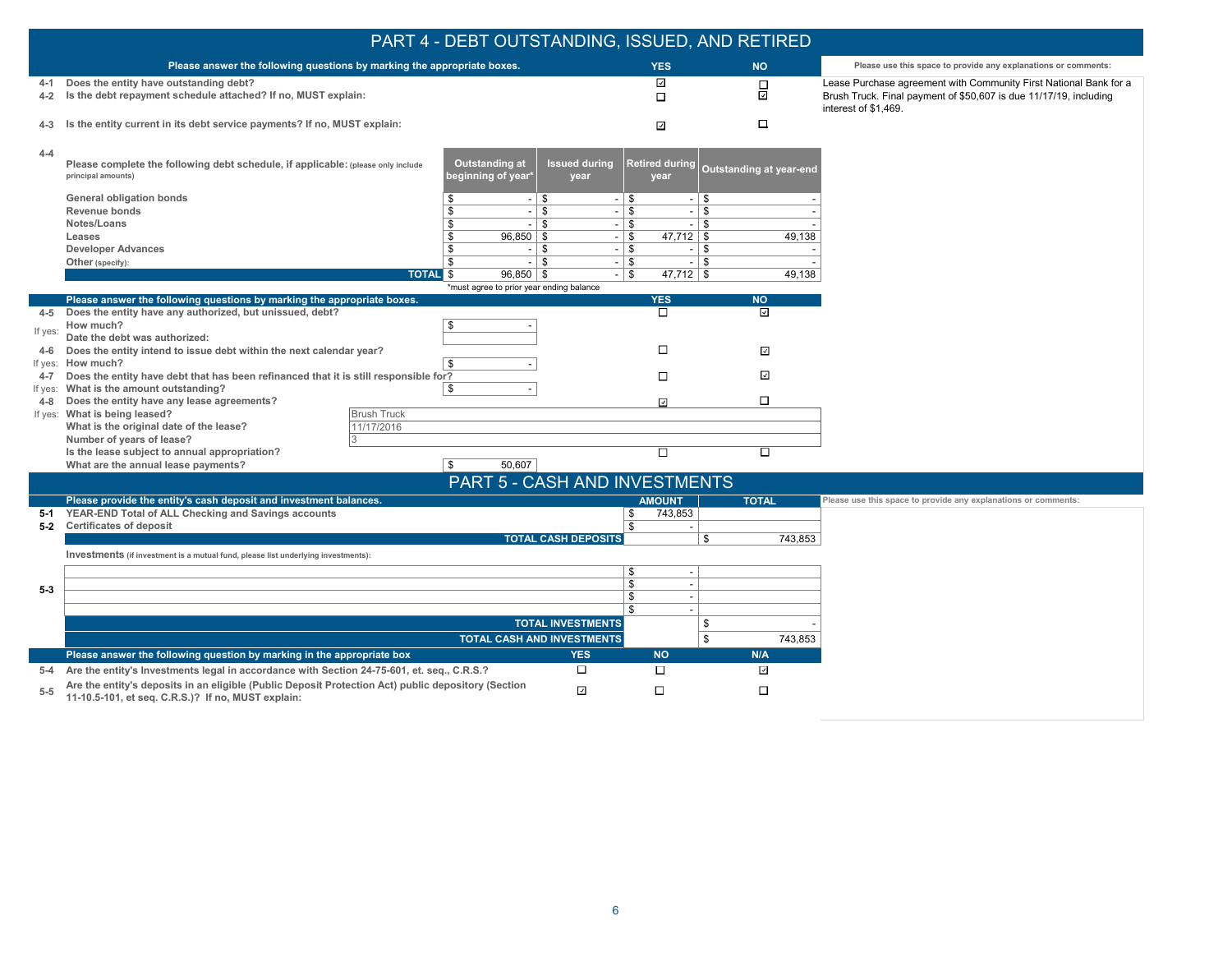| <b>PART 6 - CAPITAL ASSETS</b>                                                                                                                 |            |           |                                                                |
|------------------------------------------------------------------------------------------------------------------------------------------------|------------|-----------|----------------------------------------------------------------|
| Please answer the following question by marking in the appropriate box                                                                         | <b>YES</b> | <b>NO</b> | Please use this space to provide any explanations or comments: |
| 6-1 Does the entity have capitalized assets?                                                                                                   |            |           |                                                                |
| 6.2 Has the entity performed an annual inventory of capital assets in accordance with Section 29-1-506, C.R.S.? If no,<br><b>MUST</b> explain: |            |           |                                                                |

| $6 - 3$ | <b>Complete the following Capital Assets table for GOVERNMENTAL FUNDS:</b> | <b>Balance -</b><br>beginning of the<br>year*   |      | <b>Additions</b>         | <b>Deletions</b> | <b>Year-End Balance</b> |
|---------|----------------------------------------------------------------------------|-------------------------------------------------|------|--------------------------|------------------|-------------------------|
|         | Land                                                                       | \$<br>$150,000$   \$                            |      |                          | \$<br>٠          | \$<br>150,000           |
|         | <b>Buildings</b>                                                           | 421,363                                         | - \$ | 40,950                   | \$<br>ä,         | \$<br>462,313           |
|         | <b>Machinery and equipment</b>                                             | 317,046                                         | -\$  |                          | \$<br>٠          | \$<br>317,046           |
|         | <b>Furniture and fixtures</b>                                              |                                                 | \$   | -                        | \$<br>Ē,         | \$                      |
|         | Infrastructure                                                             |                                                 | \$   |                          | \$               | \$                      |
|         | Construction In Progress (CIP)                                             |                                                 | \$   |                          | \$               | \$                      |
|         | Other (explain): VEHICLES                                                  | $1,316,119$ \ \$                                |      | 8,413                    | \$<br>120,000    | \$<br>1,204,532         |
|         | Accumulated Depreciation (Enter a negative, or credit, balance)            | \$<br>$(1,398,624)$ \$                          |      | $(75, 784)$ \$           | $(120,000)$ \$   | (1, 354, 408)           |
|         | <b>TOTAL</b>                                                               | \$<br>$805,904$ \ \$                            |      | $(26, 421)$ \$           |                  | \$<br>779,483           |
| $6 - 4$ | <b>Complete the following Capital Assets table for PROPRIETARY FUNDS:</b>  | <b>Balance -</b><br>beginning of the<br>year*   |      | <b>Additions</b>         | <b>Deletions</b> | <b>Year-End Balance</b> |
|         | Land                                                                       | \$                                              | \$   |                          | \$<br>٠          | \$                      |
|         | <b>Buildings</b>                                                           |                                                 | \$   |                          | \$               | \$                      |
|         | Machinery and equipment                                                    |                                                 | \$   |                          | \$<br>٠          | \$                      |
|         | <b>Furniture and fixtures</b>                                              |                                                 | \$   |                          | \$<br>٠          | \$                      |
|         | Infrastructure                                                             |                                                 | \$   |                          | \$<br>٠          | \$                      |
|         | <b>Construction In Progress (CIP)</b>                                      |                                                 | \$   |                          | \$<br>٠          | \$                      |
|         | Other (explain):                                                           |                                                 | \$   |                          | \$<br>٠          | \$                      |
|         | Accumulated Depreciation (Enter a negative, or credit, balance)            |                                                 | \$   |                          | \$<br>٠          | \$                      |
|         | <b>TOTAL</b>                                                               | \$<br>traint agree to prior upor anding belongs | \$   | $\overline{\phantom{0}}$ | \$<br>-          | \$                      |

\*must agree to prior year ending balance

| PART 7 - PENSION INFORMATION'                                                                                                                                       |        |                              |             |                                                                |
|---------------------------------------------------------------------------------------------------------------------------------------------------------------------|--------|------------------------------|-------------|----------------------------------------------------------------|
| Please answer the following question by marking in the appropriate box                                                                                              |        | <b>YES</b>                   | <b>NO</b>   | Please use this space to provide any explanations or comments: |
| 7-1 Does the entity have an "old hire" firemen's pension plan?<br>7-2 Does the entity have a volunteer firemen's pension plan?<br>If yes: Who administers the plan? |        | □<br>$\overline{\mathbf{z}}$ | ☑           |                                                                |
| Indicate the contributions from:                                                                                                                                    |        |                              | <b>FPPA</b> |                                                                |
| Tax (property, SO, sales, etc.):                                                                                                                                    | 36,734 |                              |             |                                                                |
| State contribution amount:                                                                                                                                          | 31,917 |                              |             |                                                                |
| Other (gifts, donations, etc.):                                                                                                                                     |        |                              |             |                                                                |
| <b>TOTAL</b>                                                                                                                                                        | 68,651 |                              |             |                                                                |
| What is the monthly benefit paid for 20 years of service per retiree as of Jan 1?                                                                                   | 300    |                              |             |                                                                |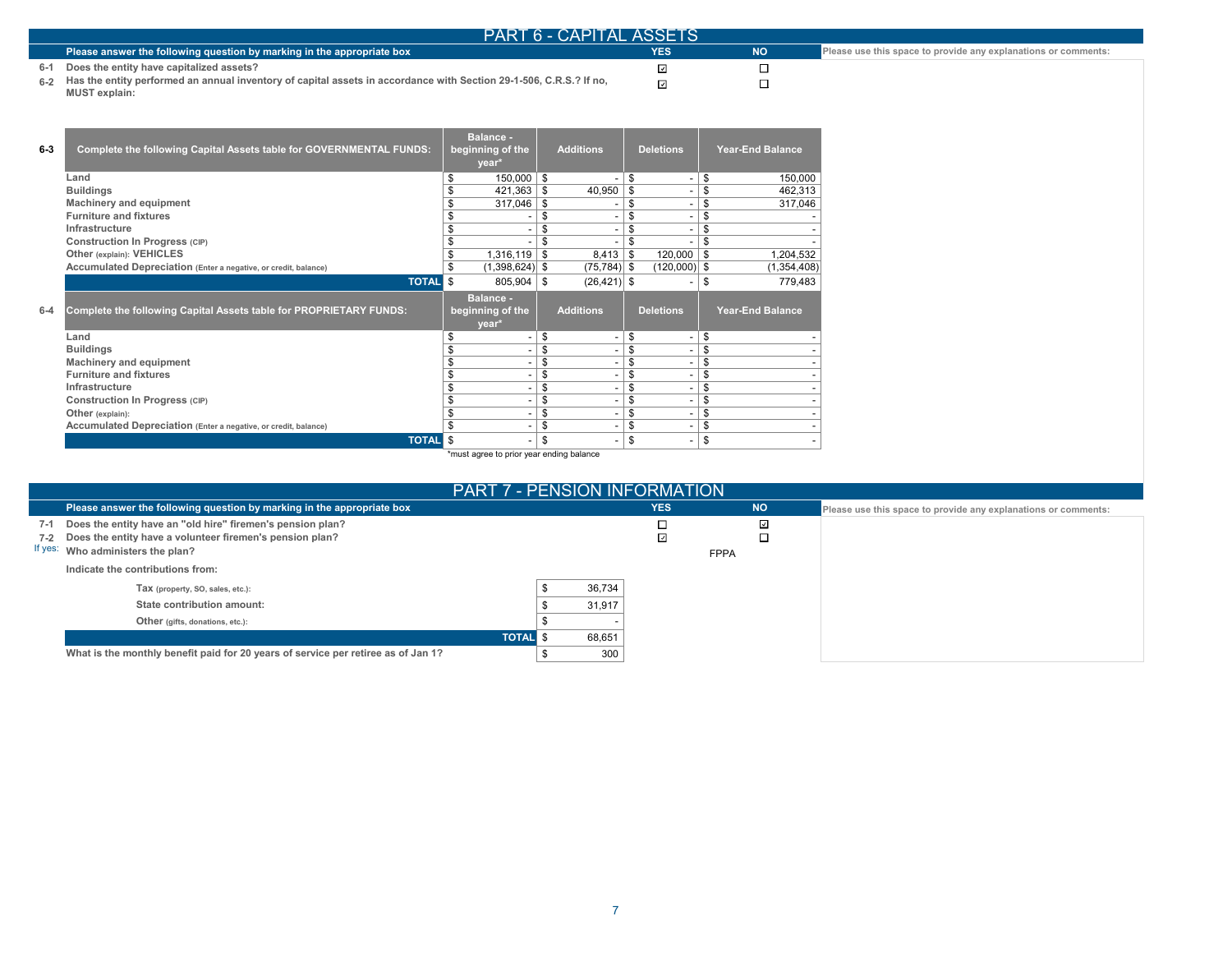|         | <b>PART 8 - BUDGET INFORMATION</b>                                                                                                                                                                                              |                         |            |                          |                                                                |
|---------|---------------------------------------------------------------------------------------------------------------------------------------------------------------------------------------------------------------------------------|-------------------------|------------|--------------------------|----------------------------------------------------------------|
|         | Please answer the following question by marking in the appropriate box                                                                                                                                                          | <b>YES</b>              | <b>NO</b>  | N/A                      | Please use this space to provide any explanations or comments: |
| $8 - 1$ | Did the entity file a current year budget with the Department of Local Affairs, in accordance with<br>Section 29-1-113 C.R.S.? If no, MUST explain:                                                                             | ⊡                       | $\Box$     | $\Box$                   |                                                                |
| $8 - 2$ | Did the entity pass an appropriations resolution in accordance with Section 29-1-108 C.R.S.?<br>If no, MUST explain:                                                                                                            | $\overline{\mathbf{z}}$ | $\Box$     | $\Box$                   |                                                                |
|         | If yes: Please indicate the amount budgeted for each fund for the year reported                                                                                                                                                 |                         |            |                          |                                                                |
|         | <b>Fund Name</b><br><b>Budgeted Expenditures</b><br><b>General Fund</b><br>\$                                                                                                                                                   | 713,484                 |            |                          |                                                                |
|         | Volunteer Pension Fund (reported with General Fund)<br>$\overline{\mathbb{S}}$                                                                                                                                                  | 90,300                  |            |                          |                                                                |
|         | \$<br>্ক                                                                                                                                                                                                                        |                         |            |                          |                                                                |
|         | PART 9 - TAX PAYER'S BILL OF RIGHTS (TABOR)                                                                                                                                                                                     |                         |            |                          |                                                                |
|         | Please answer the following question by marking in the appropriate box                                                                                                                                                          |                         | <b>YES</b> | <b>NO</b>                | Please use this space to provide any explanations or comments: |
| $9-1$   | Is the entity in compliance with all the provisions of TABOR [State Constitution, Article X, Section 20(5)]?<br>government from the 3 percent emergency reserve requirement. All governments should determine if they meet this |                         | ⊡          | $\Box$                   |                                                                |
|         | PART 10 - GENERAL INFORMATION                                                                                                                                                                                                   |                         |            |                          |                                                                |
|         | Please answer the following question by marking in the appropriate box                                                                                                                                                          |                         | <b>YES</b> | <b>NO</b>                | Please use this space to provide any explanations or comments: |
|         | 10-1 Is this application for a newly formed governmental entity?                                                                                                                                                                |                         | $\Box$     | ⊡                        |                                                                |
| If yes: | Date of formation:                                                                                                                                                                                                              |                         |            |                          |                                                                |
|         | 10-2 Has the entity changed its name in the past or current year?                                                                                                                                                               |                         | □          | $\overline{\mathcal{S}}$ |                                                                |
|         | If Yes: NEW name                                                                                                                                                                                                                |                         |            |                          |                                                                |
|         | PRIOR name                                                                                                                                                                                                                      |                         |            |                          |                                                                |
|         | 10-3 Is the entity a metropolitan district?<br>10-4 Please indicate what services the entity provides:                                                                                                                          |                         | $\Box$     | $\overline{\phantom{a}}$ |                                                                |
|         |                                                                                                                                                                                                                                 |                         |            |                          |                                                                |
|         | 10-5 Does the entity have an agreement with another government to provide services?                                                                                                                                             |                         | $\Box$     | ⊡                        |                                                                |
|         | If yes: List the name of the other governmental entity and the services provided:                                                                                                                                               |                         |            |                          |                                                                |
|         |                                                                                                                                                                                                                                 |                         |            |                          |                                                                |
|         | 10-6 Does the entity have a certified mill levy?                                                                                                                                                                                |                         | □          | $\overline{\phantom{a}}$ |                                                                |
|         | If yes: Please provide the number of mills levied for the year reported (do not enter \$ amounts):                                                                                                                              |                         |            |                          |                                                                |
|         | Bond Redemption mills<br>0.000                                                                                                                                                                                                  |                         |            |                          |                                                                |
|         | <b>General/Other mills</b><br>8.114<br><b>Total mills</b><br>8.114                                                                                                                                                              |                         |            |                          |                                                                |
|         | Please use this space to provide any additional explanations or comments not previously included:                                                                                                                               |                         |            |                          |                                                                |
|         |                                                                                                                                                                                                                                 |                         |            |                          |                                                                |
|         |                                                                                                                                                                                                                                 |                         |            |                          |                                                                |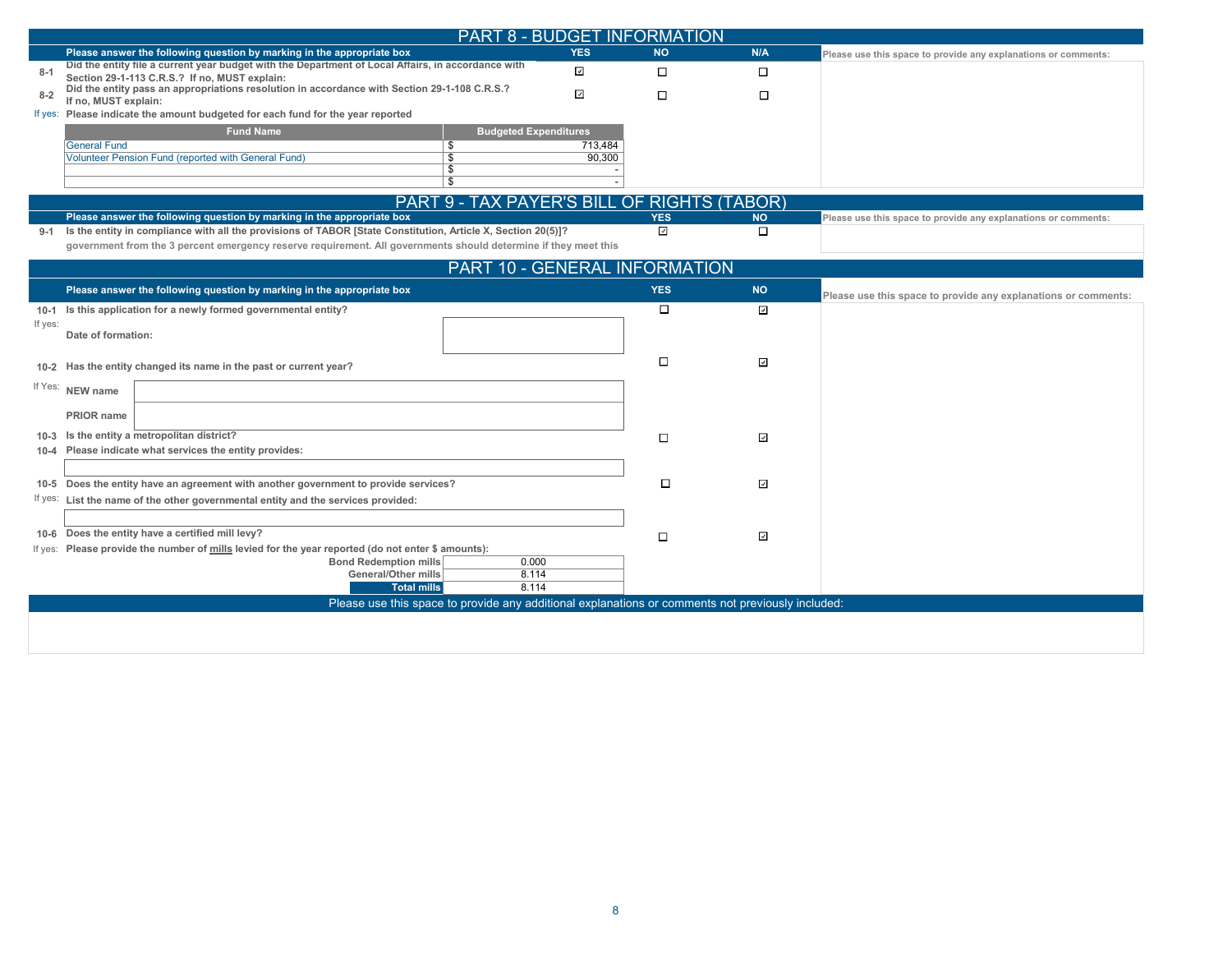|                                     |                                    | <b>OSA USE ONLY</b>                  |         |              |
|-------------------------------------|------------------------------------|--------------------------------------|---------|--------------|
| <b>Entity Wide:</b>                 | <b>General Fund</b>                | <b>Governmental Funds</b>            |         | <b>Notes</b> |
| Unrestricted Cash & Investments     | 743,853 Unrestricted Fund Balan \$ | 692,760 Total Tax Revenue            | 617,589 |              |
| <b>Current Liabilities</b>          | 31.339 Total Fund Balance          | 712,514 Revenue Paying Debt Service  | 658,468 |              |
| Deferred Inflow                     | 687,417 PY Fund Balance            | 601,549 Total Revenue                | 658,468 |              |
|                                     | <b>Total Revenue</b>               | 658,468 Total Debt Service Principal | 47,712  |              |
|                                     | <b>Total Expenditures</b>          | 547,503 Total Debt Service Interest  | 2,895   |              |
| Governmental                        | Interfund In                       |                                      |         |              |
| <b>Total Cash &amp; Investments</b> | 743,853 Interfund Out              | <b>Enterprise Funds</b>              |         |              |
| Transfers In                        | - Proprietary                      | Net Position                         |         |              |
| <b>Transfers Out</b>                | - Current Assets                   | - PY Net Position                    |         |              |
| Property Tax                        | 617.589 Deferred Outflow           | - Government-Wide                    |         |              |
| <b>Debt Service Principal</b>       | 47,712 Current Liabilities         | - Total Outstanding Debt             | 49,138  |              |
| <b>Total Expenditures</b>           | 547,503 Deferred Inflow            | - Authorized but Unissued            |         |              |
| <b>Total Developer Advances</b>     | 30,188 Cash & Investments          | - Year Authorized                    |         |              |
| <b>Total Developer Repayments</b>   | - Principal Expense                |                                      |         |              |